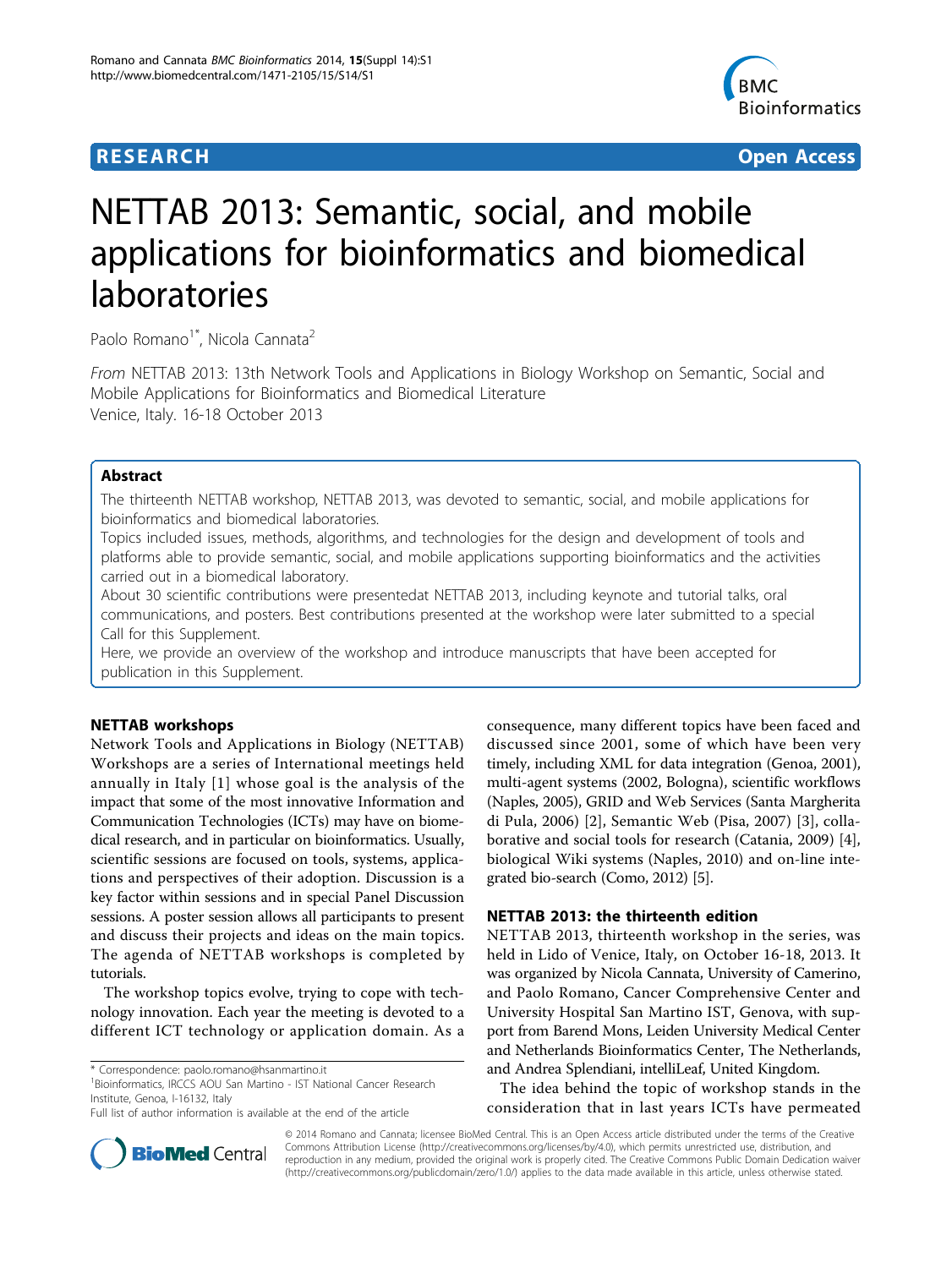human society of new ways of participation in social activities. In the Internet, the hype has shifted from Web2.0 to Social Media, which facilitate communication and make both data exchange and information and knowledge sharing easier. In biology, and especially in the "-omic" disciplines, we already rely on a wide diffusion of social tools and applications, e.g for distributed annotations, Wiki knowledge bases, documentation and productivity.

On the other hand, access to the Internet is nowadays increasingly happening through mobile devices. Although exact figures do not still exist, mobile Internet access is expected to soon overtake access from standard personal computers and workstations, while mobile phones are expected to become the main personal computing device soon. Smartphones and tablets seem to represent the most practical computing device in biomedical laboratories and to be the ideal companions for "always on the move" scientists. While we can observe a widespread diffusion of mobile applications related to health and lifestyle, as well as a rapid adoption of mobile solutions in medicine and healthcare, we cannot say the same for life sciences and bioinformatics. On the contratry, semantic methodologies and technologies are well established in "-omic" projects. It can even be proudly observed that the bioinformatics community was an early adopter of Semantic Web technologies.

The Scientific programme of the workshop included keynote lectures, well representing the main focus themes, and 12 oral communications; 8 posters were also presented at the workshop. The Proceedings were published by EMBnet.journal [\[6](#page-3-0)].

Three keynote talks were given. Antony Williams, of the Royal Society of Chemistry, gave a talk on "Facilitating Scientific Discovery through Crowdsourcing and Distributed Participation", where he pointed out the possible roles of collaboration among chemists, and researchers, in data curation [\[7](#page-3-0)]. He showed how data quality enhancements can come through crowdsourcing and intelligent robots. In this context, participation is essential and may be driven by new approaches to rewards and recognition.

Ross D. King, from the University of Manchester, gave its contribution on "Semantic technologies for the automation of research in biomedicine". His lecture introduced first the concept of a Robot Scientist, a physically implemented robotic system that applies techniques from artificial intelligence to execute cycles of automated scientific experimentation [[8](#page-3-0)], and then the Robot Scientists Adam (for functional genomics), and Eve (for drug design). His vision of the future sees a collaboration between researchers (human scientists) and Robot Scientists able to improve science. In this context, the scientific knowledge will be expressed in logic with associated probabilities and published using the Semantic Web.

Finally, "SCIMOBS: the million minds approach revisited in mobile context" was the title of the lecture given by Barend Mons, Leiden University Medical Center and Netherlands Bioinformatics Center. In his talk, he revisited the 'need to engage a million minds in expert crowd sourcing', based on his 2008 paper [[9\]](#page-3-0), in the context of the nano-publication concept. In his opinion, now that mobile technology is so advanced both in technical development and in social acceptance, and the first real scientific applications are reaching the market, there is a need to revisit how to engage people in expert crowdsourcing.

Tutorials were given by Andrea Splendiani, IntelliLeaf, United Kingdom, who introduced vision, tools, and platforms for a Semantic Web for Life Sciences, Christine Chichester, Swiss Institute of Bioinformatics, who presented the Open PHACTS project and NanoPublications technologies and tools, Dominique Hazaël-Massieux, W3C/ERCIM, who introduced the current state and roadmap for W3C standards for web applications on mobile, and, finally, by Alex Clark, Molecular Materials Informatics, Inc., who presented actual perspectives, known limitations, and some real examples of mobile applications for life sciences.

## Selection of best papers

Eleven papers were submitted for publication in this Supplement shortly after the conference. An Editorial Board was formed by paying attention that topics of submitted manuscripts were properly covered. It included the following Associated Editors:

- Davide Baù, Centre for Genomic Regulation (CRG), Barcelona, Spain
- Riccardo Bellazzi, University of Pavia, Italy
- Francisco Couto, University of Lisbon, Portugal
- Robert Davey, The Genome Analysis Centre, Norwich, United Kingdom
- Monika Heiner, Brandenburg University of Technology Cottbus, Germany
- Marco Masseroli, Politecnico di Milano, Italy
- Steve Pettifer, University of Manchester, United Kingdom
- Rafal Rak, University of Manchester, United Kingdom
- Andrea Splendiani, IntelliLeaf, United Kingdom
- Stefano Toppo, University of Padua, Italy
- Katy Wolstencroft, Leiden University, The Netherlands

Each Associate Editor managed the reviewing process for one paper, according to his/her expertise. At least two, but often three, referees were selected for each submission, and overall 27 referees were involved in the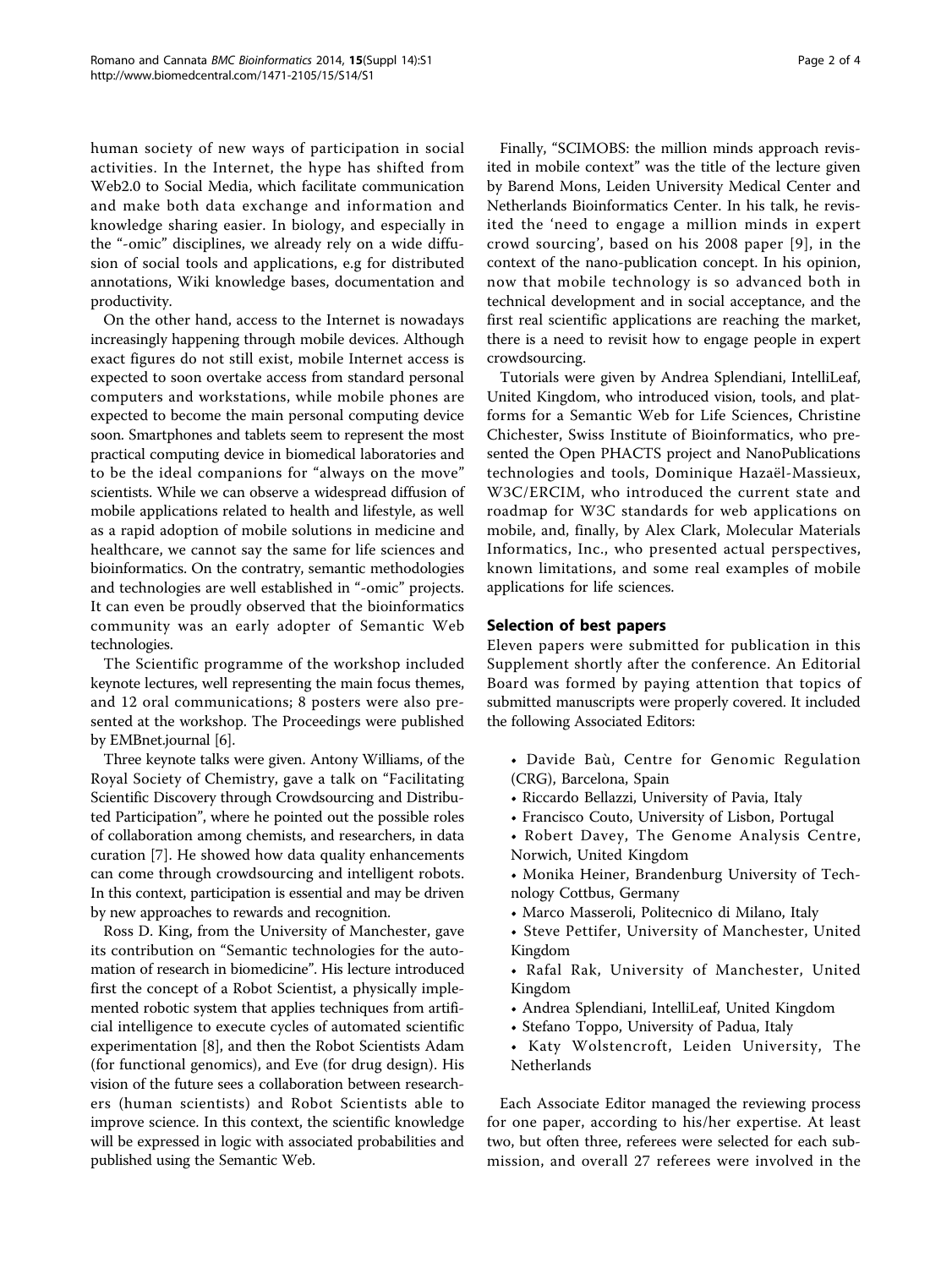selection of papers. A two-step peer review procedure was adopted: some of the authors were invited to submit a revised version of their paper when it wasn't neither accepted nor rejected at the first step, according to the referees' comments and the associated editor recommendation. Associated Editors made a global assessment for papers assigned to each of them and provided the final recommendation for each paper. At the end of this process, six papers were accepted and they are now included in this Supplement.

## A short presentation of selected papers

Workshop topics included issues, methods, algorithms, and technologies for the design and development of tools and platforms able to provide semantic, social, and mobile applications supporting bioinformatics and the activities carried out in a biomedical laboratory. Not all topics were addressed by submissions and for this reason the six papers that were selected for this publication mainly relate to semantic tools.

In "Calculating semantic relatedness for biomedical use in a knowledge-poor environment" [\[10\]](#page-3-0), Rybinski and Aldana-Montes present an original method for computing semantic relatedness between textual labels representing biological and medical concepts in a knowledge-poor context, i.e. without reference terminologies. The authors evaluate the effect of the parameters involved in the calculus for different benchmarks against state of the art results, showing that their method obtains results which are comparable, and often better, than state of the art methods.

Venco et al. developed a Laboratory Information Management System (LIMS) for Next-Generation Sequencing (NGS) data management and analysis needs of their laboratory, where they are sequencing about 2,000 samples per year submitted by ca. 150 different users. In their paper "SMITH: A LIMS for handling next-generation sequencing workflows" [\[11\]](#page-3-0), they first present the need for flexibility and scalability, due to the frequent changes of their analysis protocols, that led them to the conception of SMITH (Sequencing Machine Information Tracking and Handling). A detailed presentation of the LIMS, both technical and operational, follows. A demo version of the system and the source code are available from the authors.

The work "LinkedISA: semantic representation of ISA-Tab experimental metadata" [[12](#page-3-0)] is authored by the researchers that developed the Investigation/Study/Assay (ISA) metadata tracking framework, an open source system aimed at simplifying collection, curation, visualisation, storage and sharing of datasets according to existing standards. In this work, a novel methodology to transform data from the ISA-Tab format into the RDF format is introduced, as well as a new software component of the ISA framework, the linkedISA conversion tool, that relies on mappings from the ISA syntax to multiple communitydefined, open ontologies. An evaluation of the resulting RDF representation is performed by running demonstration queries.

Soldatova et al. present "EXACT2: the semantics of biomedical protocols" [[13\]](#page-3-0). In this paper, the authors introduce the EXACT2 (EXperimental ACTions) ontology aimed at capturing the semantics that is required for the reproducibility of biomedical protocols. The ontology was built after the manual inspection of hundreds biomedical protocols. Text mining tools have being used to translate protocols into a machine manageable format. The ability of EXACT2 to capture the semantics of biomedical procedures was evaluated in a use case. Finally, authors propose an EXACT2-based framework for translating protocols to a machine amenable format.

The paper "OntoGene web services for biomedical text mining" from Rinaldi et al. [[14\]](#page-3-0) reports on web services for biomedical text mining provided by the OntoGene project and on the OntoGene Document INspector (ODIN) annotation interface. Biocurators are increasingly interested in assistance of innovative computational tools for their curation needs, and such tools are becoming more and more reliable. The use of the BioCreative standard format for textual data interchange (BioC) is for sure a significant addition on this path. The use of web services is a very flexible way to include tools from multiple sources into practical annotation pipelines.

Möller et al. present "Community-driven development for computational biology at Sprints, Hackathons and Codefests" [[15](#page-3-0)], a clear and incisive report on new ways for interactive meetings of software developers. Informal meetings have played a fundamental role for open source development, enabling interaction among developers of various levels of experience, as well as joint problemsolving work and hands-on training. These new forms promise to support the creation of new collaborations, and the spread of ideas and best practices not only for software development, but also for scientific research.

#### List of abbreviations used

BioC: BioCreative standard for textual data interchange; ERCIM: European Research Consortium for Informatics and Mathematics; EXACT2: EXperimental ACTions; ICT: Information and Communication Technologies; ISA: Investigation/Study/Assay; LIMS: Laboratory Information Management System; NETTAB: Network Tools and Applications in Biology; ODIN: OntoGene Document Inspector; RDF: Resource Description Framework; SMITH: Sequencing Machine Information Tracking and Handling; W3C: World-Wide Web Consortium; XML: Extensible Markup Language.

#### Competing interests

The authors declare that they have no competing interests.

#### Authors' contributions

All authors discussed and agreed about the organization of the paper. PR wrote the paragraphs related to the NETTAB Workshops, while NC